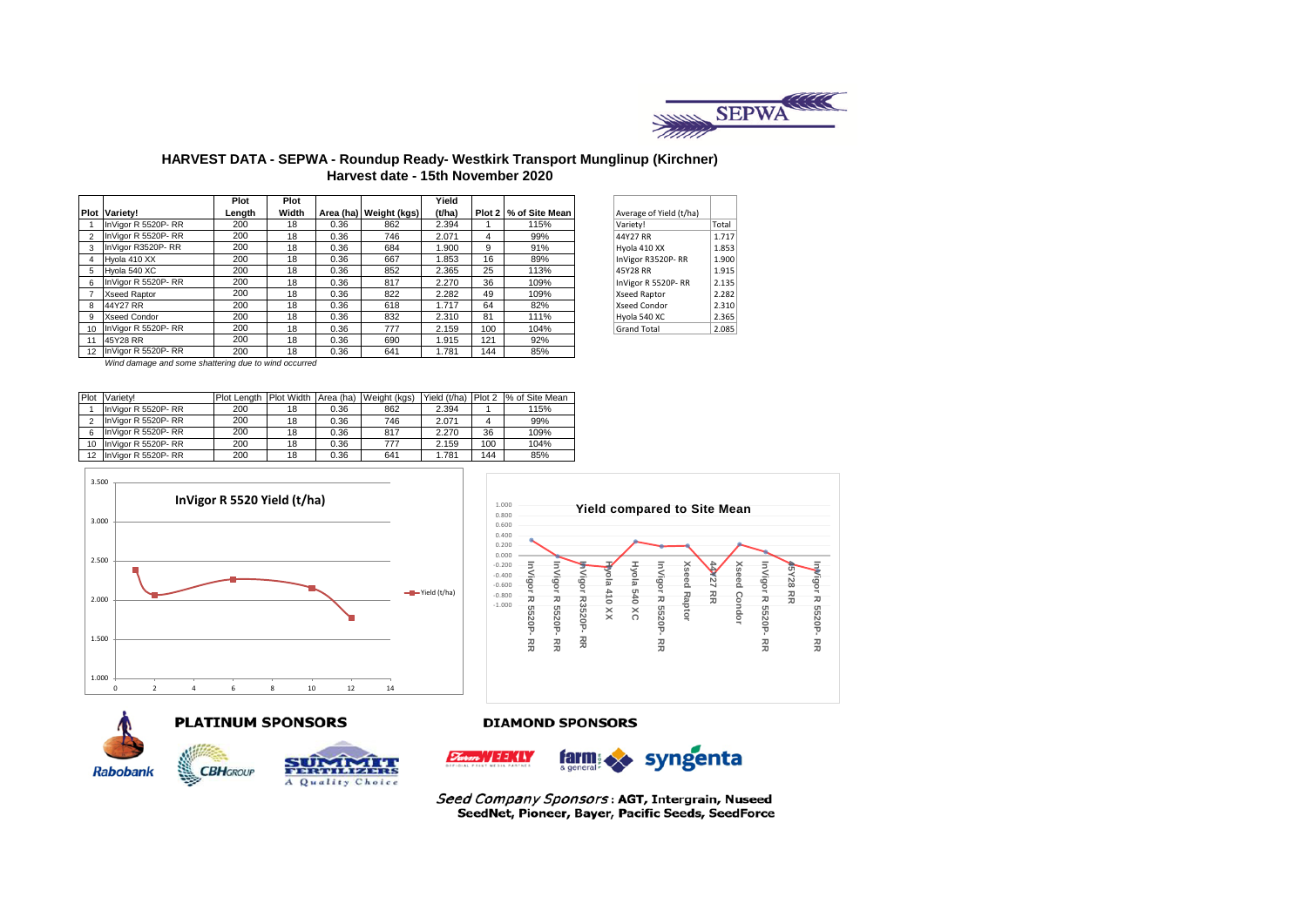



| <b>Plot</b>  | Variety                   | Triat                  | <b>Maturity</b>    | Yield (t/ha)<br>(adj moisture) | % of Site<br>Mean | Protein % | Oil % |
|--------------|---------------------------|------------------------|--------------------|--------------------------------|-------------------|-----------|-------|
|              | <b>InVigor R 5520P-RR</b> | <b>RR Hybrid</b>       | Mid - season       | 2.36                           | 115%              | 24.6      | 43.9  |
| $\mathbf{2}$ | <b>InVigor R 5520P-RR</b> | <b>RR Hybrid</b>       | Mid - season       | 2.05                           | 100%              | 24.5      | 45.8  |
| 3            | InVigor R3520P-RR         | <b>RR Hybrid</b>       | Early Maturity     | 1.88                           | 91%               | 25.1      | 42.6  |
| 4            | Hyola 410 XX              | <b>RR Hybrid</b>       | Mid - Early        | 1.82                           | 88%               | 24.0      | 42.3  |
| 5            | Hyola 540 XC              | TruFlex® + Clearfield® | Early - Mid        | 2.32                           | 113%              | 23.9      | 43.1  |
| 6            | <b>InVigor R 5520P-RR</b> | <b>RR Hybrid</b>       | Mid - season       | 2.24                           | 109%              | 24.6      | 43.0  |
|              | <b>Xseed Raptor</b>       | <b>RR Hybrid</b>       | Early - Mid season | 2.27                           | 110%              | 23.6      | 46.6  |
| 8            | 44Y27 RR                  | <b>RR Hybrid</b>       | early-mid season   | 1.70                           | 82%               | 24.2      | 42.9  |
| 9            | <b>Xseed Condor</b>       | <b>RR Hybrid</b>       | Mid-season         | 2.29                           | 111%              | 23.6      | 46.1  |
| 10           | <b>InVigor R 5520P-RR</b> | <b>RR Hybrid</b>       | Mid - season       | 2.13                           | 104%              | 24.7      | 42.9  |
| 11           | 45Y28 RR                  | <b>RR Hybrid</b>       | Mid-season         | 1.89                           | 92%               | 23.4      | 43.4  |
| 12           | <b>InVigor R 5520P-RR</b> | <b>RR Hybrid</b>       | Mid - season       | 1.76                           | 85%               | 24.6      | 43.9  |

Yield, Protein and Oil adjsuted for moisture - average moisture 7.2 %

| 2.059  |
|--------|
| 0.462  |
| 0.6931 |
| 11 1   |
|        |

|                          | <b>Site Details</b>     |  |  |  |
|--------------------------|-------------------------|--|--|--|
| <b>Soil Description:</b> | Sandy Loam              |  |  |  |
| Date Sown:               | Monday, 27 April 2020   |  |  |  |
| <b>Harvest Date:</b>     | Monday, 9 November 2020 |  |  |  |
| <b>Seeding Rate:</b>     | 2 kg/ha                 |  |  |  |
|                          |                         |  |  |  |
|                          | <b>Plot Dimenstions</b> |  |  |  |
| Length (m)               | 200                     |  |  |  |
| Width (m)                | 18                      |  |  |  |
| Plot Area (ha)           | 0.360                   |  |  |  |
| <b>Conversion Factor</b> | 2.78                    |  |  |  |
|                          | Rainfall Data           |  |  |  |
| Growing Season (mm)      | 397.8                   |  |  |  |
| Site Yield (t/ha)        | 2.059                   |  |  |  |
| kg/mm - Rainfall         | 5.2                     |  |  |  |



**Rabobank** 

# **PLATINUM SPONSORS**

**CBH**GROUP



## **DIAMOND SPONSORS**

*m* // 11/(4)



Seed Company Sponsors: AGT, Intergrain, Nuseed SeedNet, Pioneer, Bayer, Pacific Seeds, SeedForce